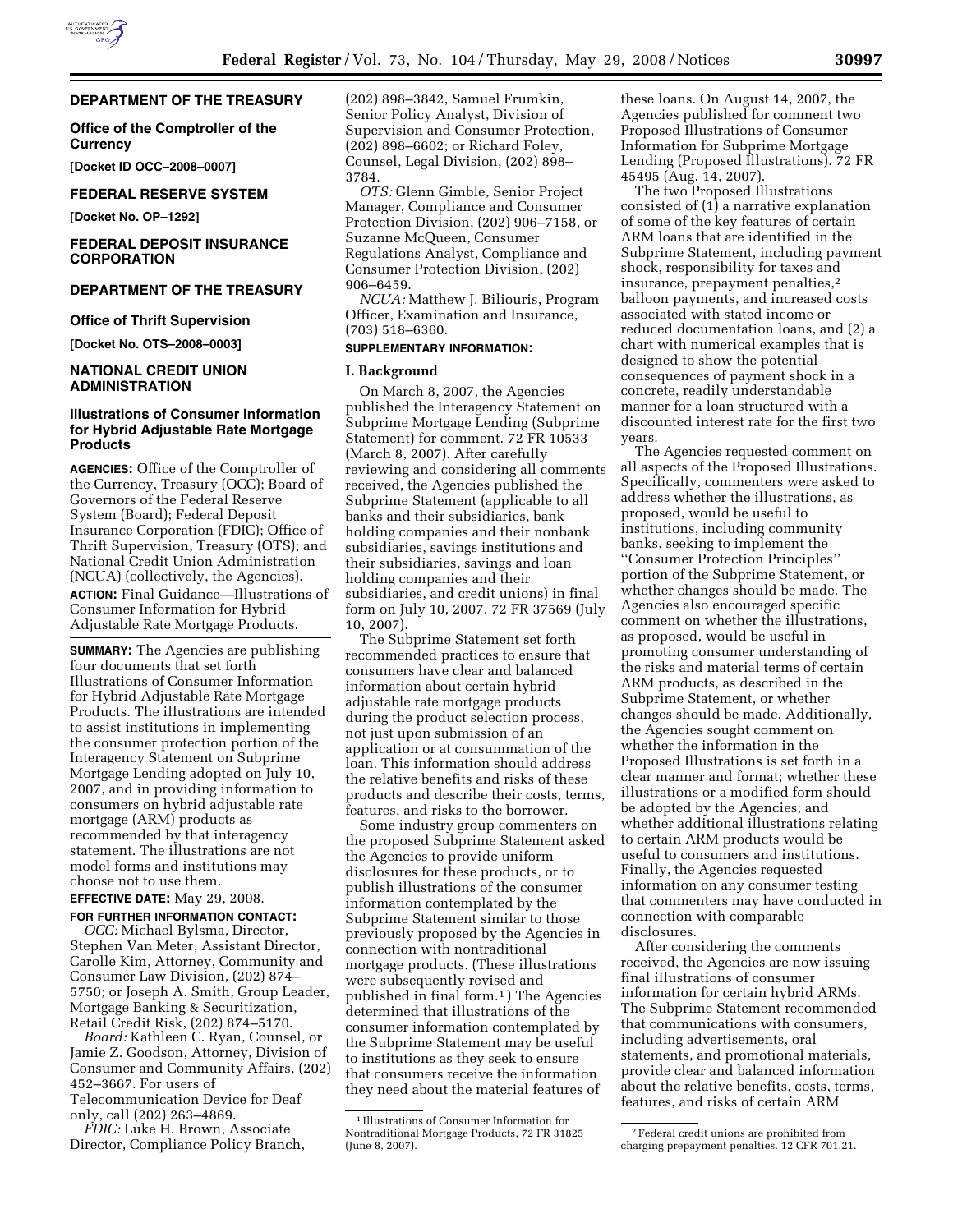products to the borrower. This includes information about the risk of payment shock, the ramifications of prepayment penalties, balloon payments, and a lack of escrow for taxes and insurance, and any pricing premium associated with a stated income or reduced documentation loan program.

Use of the illustrations is entirely voluntary. Accordingly, there is no Agency requirement or expectation that institutions must use the illustrations in their communications with consumers. Institutions seeking to follow the recommendations set forth in the Subprime Statement may, at their option, elect to:

• Use the illustrations;

• Provide information based on the illustrations, but expand, abbreviate, or otherwise tailor any information in the illustrations as appropriate to reflect, for example:

 $\overline{\circ}$  The institution's product offerings, such as by deleting information about loan products and loan terms not offered by the institution and by revising the illustrations to reflect specific terms currently offered by the institution;

 $\circ$  The consumer's particular loan requirements or qualifications;

 $\circ$  Current market conditions, such as by changing the loan amounts, interest rates, and corresponding payment amounts to reflect current local market circumstances;

 $\circ$  Other material information relating to the loan consistent with the Subprime Statement; and

 $\circ$  The results of consumer testing of the illustrations or comparable disclosures; or

• Provide the information described in the Subprime Statement, as appropriate, in an alternate format.

To assist institutions that wish to use the illustrations, the Agencies will be posting each of the illustrations on their respective Web sites in a form that can be downloaded and printed for easy reproduction. The Agencies also will develop and post Spanish-language versions of the illustrations on their respective Web sites. Additionally, in response to concerns that the interest rates used in Illustrations Nos. 2A, 2B, and 2C may become outdated with changes in market interest rates—and consistent with the Agencies' intention, expressed above, that the illustrations may be modified to reflect, among other things, current market conditions—the Agencies also will be posting on their respective Web sites a template that can be used by institutions that wish to modify the information presented in these illustrations to reflect more

current interest rates (and corresponding payment amounts).

### **II. Overview of the Comments**

Collectively, the Agencies received approximately 25 comment letters on the proposal, including comments from one federal regulatory agency, a group of three associations of state banking and consumer protection agencies, six financial institutions, ten trade organizations, two community organizations, and five individuals.

Most commenters encouraged the Agencies to adopt the illustrations. These commenters stated that the illustrations would be useful to financial institutions, including community banks, seeking to implement the consumer protection principles of the Subprime Statement. At least one commenter also noted that the illustrations would help reduce implementation costs and compliance burden.

Several trade organizations supported making use of the illustrations voluntary. These commenters also urged the Agencies to notify their examiners that use of the illustrations is not required to show compliance with the Subprime Statement. One of these commenters stated that in developing the illustrations the Agencies have appropriately balanced the need for institutions to provide meaningful disclosures and the need to avoid unnecessary burdens. On the other hand, one community organization advocated that use of the illustrations should be made mandatory to prevent consumer confusion due to lack of uniform disclosures from lender to lender.

Many commenters suggested that the Proposed Illustrations could confuse consumers about whether the illustrations are describing features of hybrid ARMs generally or, instead, describing the mortgage they are actually considering or being offered. These commenters suggested modifying the illustrations by revising statements that appear specific to a particular borrower and loan product. Other commenters, however, suggested modifying the illustrations so that they would be based on the actual loan product or product choices lenders will offer to the particular applicant, and include more loan-specific details.

Commenters also suggested changes to make the illustrations more accurately reflect the actual terms of products prevalent in the market. For example, it was noted that the illustrations focused on hybrid ARM products structured with a discounted interest rate for the first two years. Due to recent market developments, such products have become uncommon, and have been replaced, to some extent, by products with somewhat longer discounted initial interest rate periods.

Finally, commenters made a number of suggestions to change the wording, format, or content of the illustrations in order to improve the accuracy, clarity, or usefulness of the illustrations for consumers.

## **III. Final Illustrations**

After carefully considering all of the comments received, the Agencies have decided to publish the proposed illustrations in final form, with some modifications.3 Additionally, the Agencies believe that issuing these materials as nonmandatory illustrations will provide institutions with the flexibility needed to tailor the materials to their own circumstances and consumer needs.

In response to commenter concerns, the Agencies have made three sets of changes to the proposed illustrations, as described more fully below. The first change relates to the language and format of Illustration No. 1. The Agencies have modified this illustration so it clearly will be a general description of the features of the products covered by the Subprime Statement, rather than a loan-specific disclosure. Second, the Agencies have included additional versions of Illustration No. 2 to provide institutions with illustrations reflecting products that may be more prevalent in the market, and to show how institutions might provide this information when they offer multiple products subject to the Subprime Statement. Finally, the Agencies have adopted a number of wording and format changes to improve the readability and usefulness of the illustrations for consumers, and to make it easier for consumers to understand the key risks of the products covered by the Subprime Statement.

#### *A. Proposed Illustration No. 1*

As noted above, several commenters suggested that Illustration No. 1 should generally describe features found in the subprime ARM products covered by the Subprime Statement. Given that the Subprime Statement called for early delivery—during the product selection process—of the consumer information contemplated in the Statement, the Agencies agree that it could be inappropriate and confusing for Illustration No. 1 to appear to set forth

<sup>3</sup>The Agencies are using a different title for this final guidance than for the proposed guidance to reflect more closely the types of mortgage products covered by the Subprime Statement.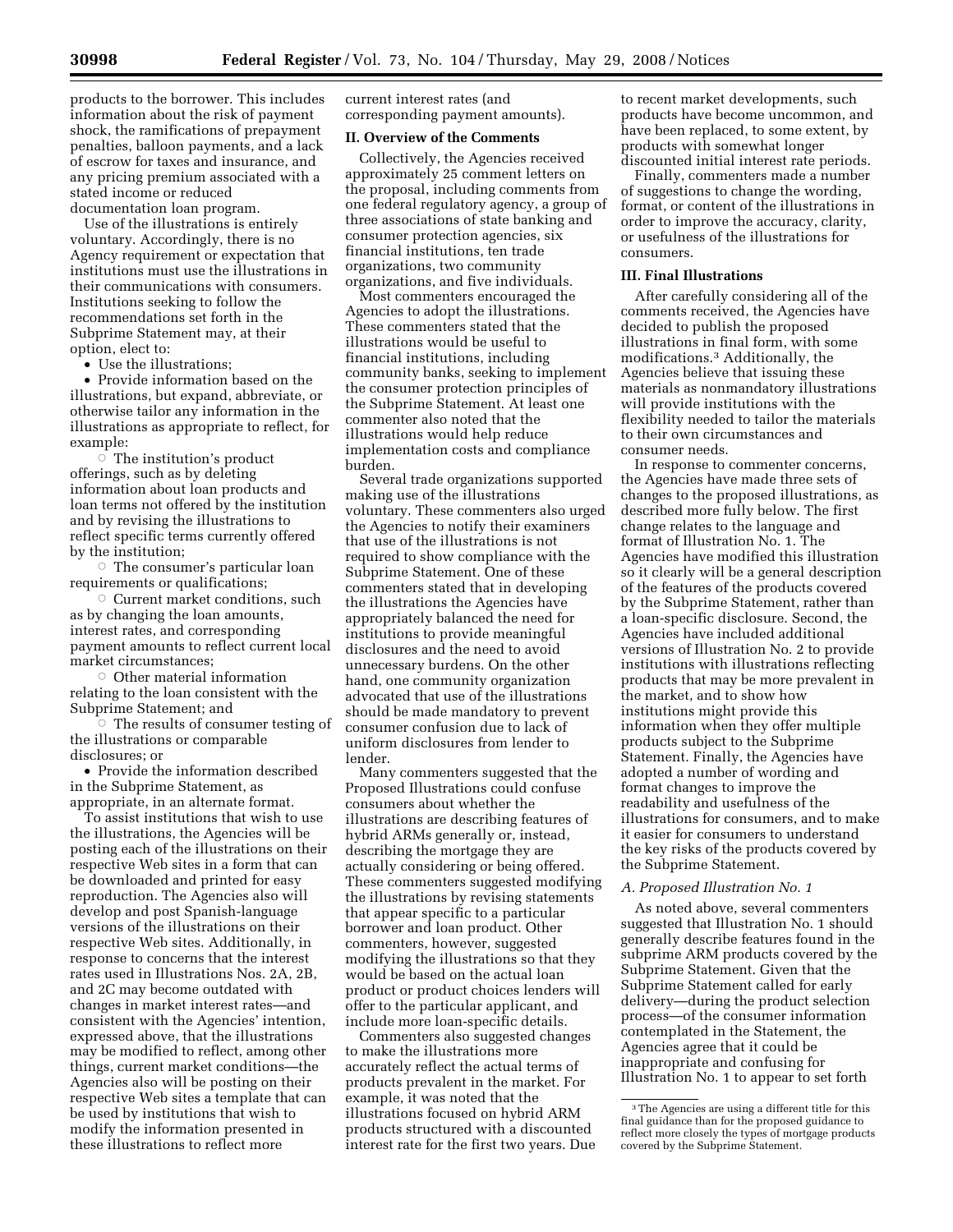specific loan terms. At this stage, consumers have not yet selected a specific loan, and institutions likely will not have performed the credit underwriting necessary to determine all of the terms that may be offered to the consumer. In view of these uncertainties, and in light of the fact that hybrid ARMs may include various combinations of the risks and features highlighted in the Subprime Statement, it would not be possible for this narrative description to convey loanspecific information in a way that would be accurate or relevant for all consumers. For these reasons, attempting to include loan-specific information would frustrate one of the Agencies' primary goals in issuing these illustrations: Namely, to create a set of documents that institutions can use to satisfy the expectations outlined in the Subprime Statement.4

Accordingly, in order to make clear that this illustration is simply a generic description of key risks and features that may be found in the products covered by the Subprime Statement, and to improve readability and usefulness, the Agencies have made substantial changes to proposed Illustration No. 1, and have adopted, to a large extent, the format used in the Agencies' nontraditional mortgage product illustrations.5 Most significantly, the document has been revised and reformatted to emphasize the risk of payment shock present in all products covered by the Subprime Statement, as opposed to other features (such as prepayment penalties) that may (or may not) be found in any particular loan.6 These other features are now described under a general heading, ''Additional Information.'' The Agencies also believe that distinguishing between the inherent and potential risks of these products, and formatting the document accordingly, helps to make the document easier to use and understand. The Agencies also have revised the language in the subject matter headings of the ''Additional Information'' portion of the document. These changes are designed to conform to the approach used in the nontraditional mortgage product illustrations and to clarify that the features described therein are not

necessarily included in the loan to be offered to the consumer.

The Agencies also adopted several suggestions from commenters to place more emphasis on the nature of the risks associated with obtaining a hybrid ARM product of the type covered by the Subprime Statement, and to focus consumers' attention on those risks. For example, the Agencies have added language directing consumers not to assume that they will be able to refinance their ARM to a lower rate in the future. The final illustration also states that consumers ''need to know'' whether the monthly payment includes taxes and insurance, whether their loan would have a prepayment penalty or balloon payment, and whether obtaining a ''full documentation'' loan would be more cost-effective.

Other recommendations were adopted by the Agencies to improve the clarity or usefulness of the document for consumers. For example, Illustration No. 1 was modified to reflect interest rate indexes more likely to be used by lenders in the current market.

The Agencies decided not to adopt a number of specific suggestions made by commenters. Some of these suggestions were largely duplicative of information already contained in the document, or otherwise would have made the document too lengthy and less consumer-friendly. Other comments would have provided substantive advice to consumers about particular features and terms, and were inconsistent with the purpose of the illustration to provide important information in an objective, balanced manner. One commenter representing the credit union industry suggested deleting the reference to prepayment penalties in Illustration No. 1 on the grounds that federal credit unions are not permitted to charge such penalties. The Agencies did not adopt this suggestion, however, because the illustrations are designed for the use of all institutions supervised by any of the Agencies. As noted above, institutions may tailor the information in the illustrations as appropriate to reflect, for example, their own product offerings. Other suggested changes that were not adopted would not, in the Agencies' view, have enhanced the clarity or usefulness of the illustration for consumers.

### *B. Proposed Illustration No. 2*

After reviewing and considering the comments, the Agencies have retained Proposed Illustration No. 2—a chart comparing payment obligations on a fixed rate loan and an ARM with a discounted interest rate for the first two years—but have re-designated the

illustration as Illustration No. 2A. In response to the comments and market changes, the Agencies also have included two additional versions of Proposed Illustration No. 2 for institutions to consider using. Comments on Illustration No. 2, as well as external data reviewed, indicate that hybrid ARM products structured with a discounted interest rate for the first five years may have become more prevalent in the current market than similar products structured with a discounted interest rate for the first two years. Accordingly, the Agencies have added a similar chart, designated as Illustration No. 2B, that compares payment obligations on a fixed rate loan and an ARM with a discounted interest rate for the first five years. Institutions may believe that Illustration No. 2B is more helpful than Illustration No. 2A to consumers considering loans whose initial rate remains in effect for a longer period of time. In addition, the Agencies have added a third chart, designated as Illustration No. 2C, that compares payment obligations on three products: A fixed rate loan; an ARM with a discounted interest rate for the first two years; and an ARM with a discounted rate for five years. Institutions that would like to present information about multiple products they offer on a single page, rather than providing a separate illustration for each product, may find this third chart to be useful.7 The Agencies also adopted a number of minor wording changes, including changes in the left column of the illustration to clarify that the interest rate conditions specified therein are specifically referring to movement in index interest rates, and not the interest rate increases required by the terms of the hybrid ARM loan. The Agencies also changed the assumed interest rate increase in the final row of the left column to be more consistent with the illustration's assumptions about product structure, and thereby less likely to produce consumer confusion. The Agencies did not adopt some suggestions made by commenters because they would require the provision of loan-specific information

<sup>4</sup> In this regard, the Agencies note that institutions will continue to have obligations under the Truth in Lending Act, Real Estate Settlement Procedures Act, and other laws to provide consumers with timely, loan-specific information.

<sup>5</sup> Illustrations of Consumer Information for Nontraditional Mortgage Products, 72 FR 31825 (June 8, 2007).

 $^{\rm 6}$  The title of this illustration also has been revised, in response to commenter suggestions, to stress that the document includes important facts about any adjustable rate mortgage with a reduced initial interest rate.

<sup>7</sup> Illustrations Nos. 2A, 2B, and 2C reflect typical interest rates for these products at the time the Agencies issued the Subprime Statement, and embody other assumptions about typical features of these products. For example, they reflect assumptions that: the fully-indexed rate is 4.5 percentage points higher than the initial rate (based on an initial index rate of 5.5 percent and a margin of 6 percent); the first interest rate adjustment cannot exceed 3 percentage points; subsequent interest rate adjustments may not exceed 1.5 percentage points; and the applicable interest rate may never be more than 6 percentage points higher than the initial rate.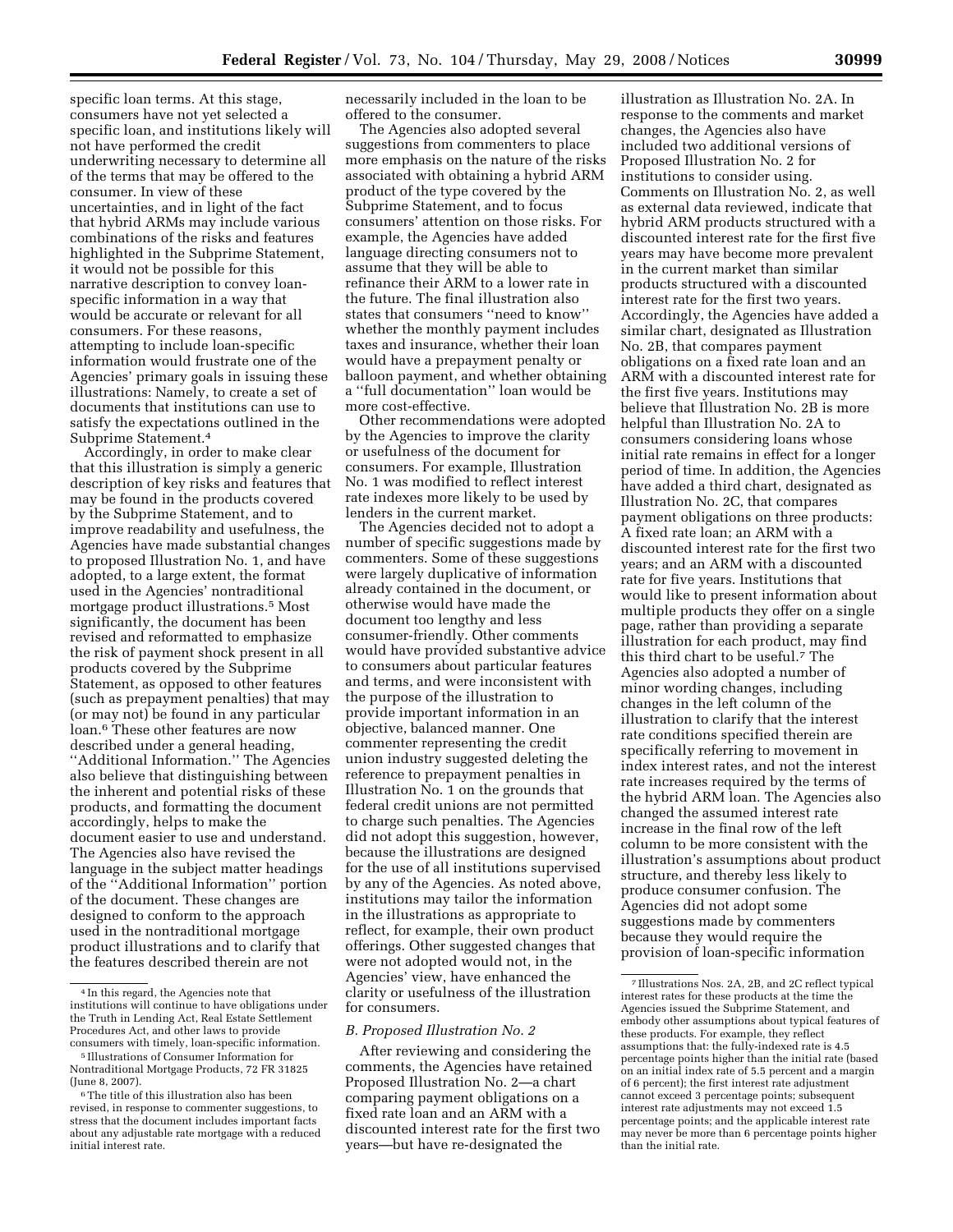-

that could not feasibly or accurately be presented in the early product selection process. However, as noted above, institutions that wish to modify the information presented in these illustrations will be able to access

relevant templates on the respective Web sites of the Agencies and insert more loan-specific information. Some recommendations also were not adopted because, on balance, they would unreasonably increase or duplicate the

information already included or would not otherwise appear to improve the clarity or usefulness of the information presented for consumers.

The final illustrations appear below. **BILLING CODE 4810–33–C, 6210–01–C, 6714–01–C, 6720–01–C, 7335–01–C**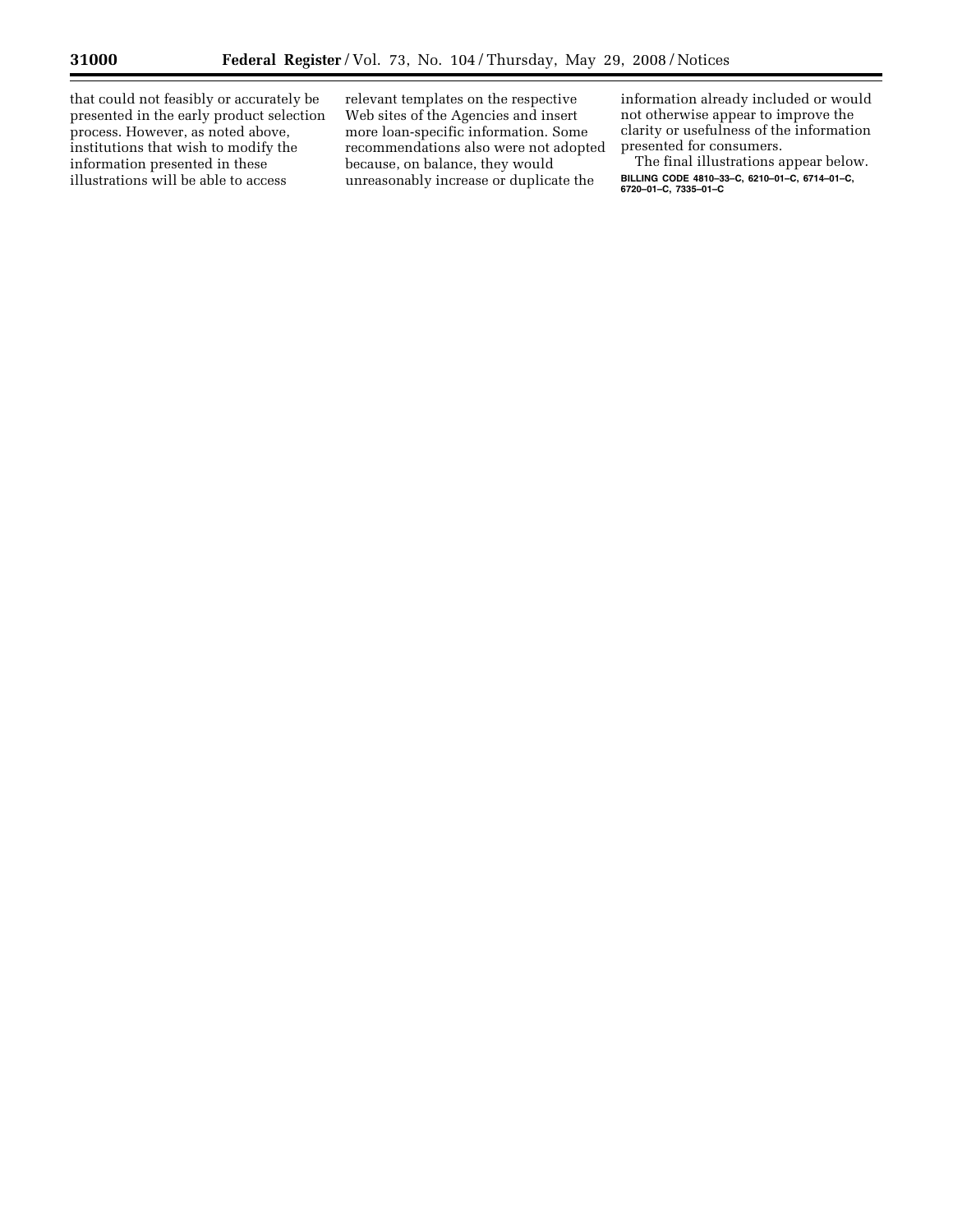# **Illustration 1**

# **Important Facts About Adjustable Rate Mortgages** with a Reduced Initial Interest Rate

Whether you are buying a house or refinancing your mortgage, this information can help you decide if an adjustable rate mortgage (ARM) is right for you. ARMs can be complicated, and it is important for you to understand the features and risks of these loans. If you do not understand how ARMs work, you should not sign any ARM loan contracts, and you might want to consider other loans, including fixed rate loans.

## With an ARM, the interest rate and monthly payment on the loan is not fixed and may increase.

- The interest rate changes over time according to a formula typically, a base interest rate (index rate) plus a certain percent (margin).
- For example, the rate could equal the one year U.S. Treasury rate plus 4 percent or the rate of the 6 month "LIBOR" index plus 3 percent.
- If the base interest rate increases, your interest rate and monthly payment will also increase.  $\bullet$

## If an ARM has a reduced interest rate for an initial period – for example, the first 2 years or first 5 years of the loan – the rate and the monthly payment may increase significantly. When that initial period is over:

- The interest rate and monthly payment may increase significantly even if the index rate stays the same.
- The interest rate and monthly payment will increase even more if the index rate increases.

## Do not assume that you will be able to refinance an ARM to a lower rate in the future.

## **Additional Information**

▶ Payments for taxes and insurance. In some mortgages, your monthly payment includes both principal and interest and an "escrow" amount to cover real estate taxes and insurance. Your lender then pays your taxes and insurance out of these escrow funds. In other mortgages, your monthly payment covers only principal and interest, and you are responsible for budgeting for and paying real estate taxes and insurance premiums when the bills arrive. These costs can be substantial. When you are comparing mortgages, or deciding whether you can afford one, you need to know whether or not the monthly payment includes an amount to cover taxes and insurance.

**• Prepayment penalties.** Some mortgages require you to pay a large prepayment penalty if you sell your home or refinance during the first few years of the loan – which you may need to do if your interest rate, and therefore your payment, is about to increase significantly, or if your circumstances change and you must sell your home before the prepayment period expires. The amount of the penalty will be added to your loan payoff amount. A prepayment penalty can make it difficult, or very expensive, to sell your home or refinance. You need to know whether your loan has a prepayment penalty, how much it is, and how long it will apply.

▶ Balloon payments. Most mortgages are set up so that you pay off the loan gradually by the monthly payments that you make over the loan term (for example, 30 years). Some mortgages, however, are set up with "balloon" payments" – you make the same monthly payments that you would for a 30-year loan, but after a shorter period of time (for example, 10 years), you will owe one large final payment of the entire remaining balance of the loan. If you are unable to make the balloon payment when it is due, you would need to refinance your loan – or sell your home. You need to know whether your loan has a balloon payment.

> No Doc/Low Doc Loans. Be aware that "reduced documentation" or "stated income" loans usually have higher interest rates or other costs compared to "full documentation" loans that are available if you document your income, assets, and liabilities. These higher costs can be substantial.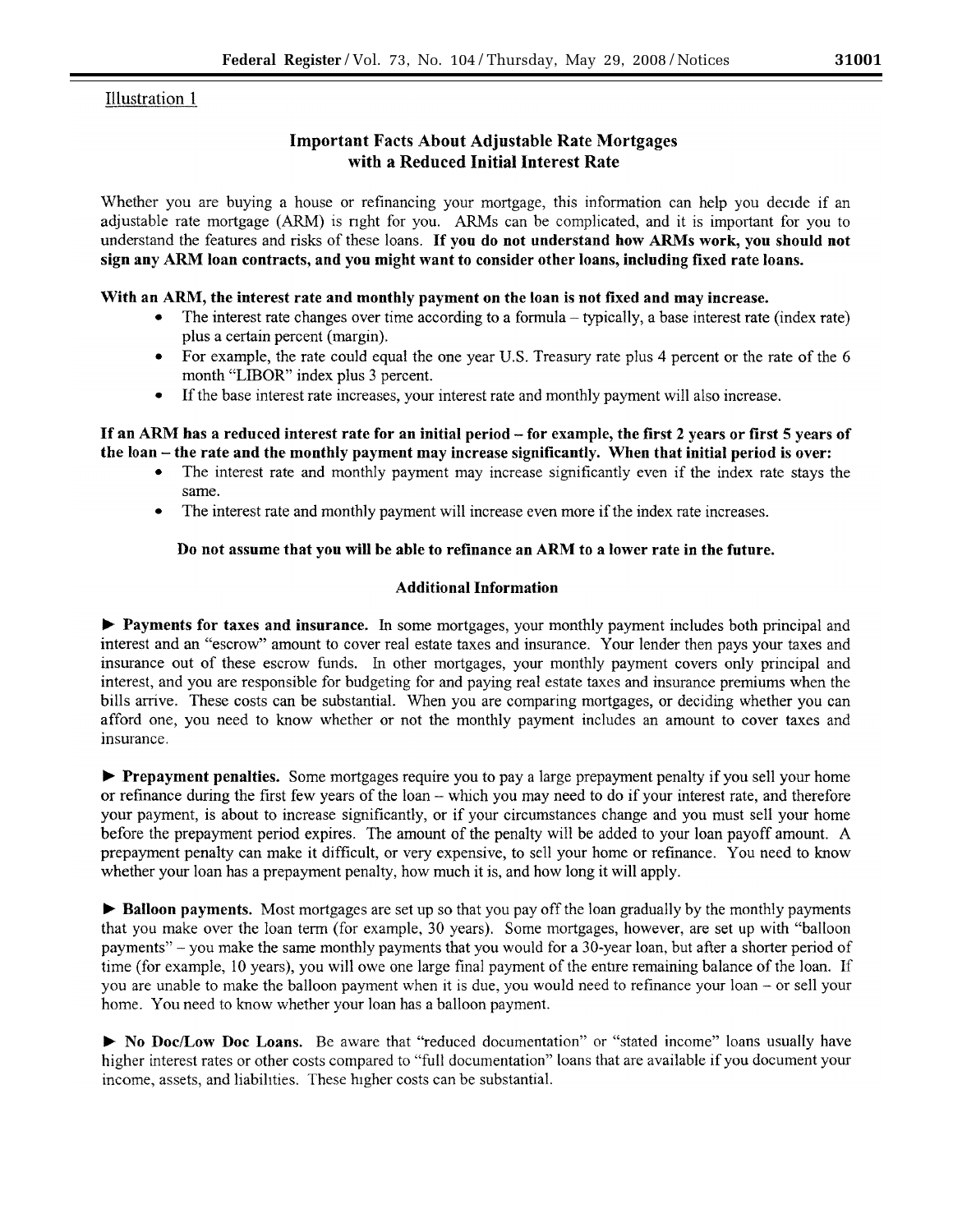**Illustration 2A** 

| <b>SAMPLE MORTGAGE COMPARISON</b><br>(Not actual loans available)                      |                                    |                                                                                                                                                                                                                                                 |  |  |  |  |
|----------------------------------------------------------------------------------------|------------------------------------|-------------------------------------------------------------------------------------------------------------------------------------------------------------------------------------------------------------------------------------------------|--|--|--|--|
| Sample Loan Amount \$200,000 - 30-Year Term - Interest Rates For Example Purposes Only |                                    |                                                                                                                                                                                                                                                 |  |  |  |  |
|                                                                                        | <b>Fixed Rate Mortgage</b><br>7.5% | <b>Reduced Initial Rate "2/28" ARM</b><br>7% for two years, then adjusting to variable rate<br>based on index interest rate, subject to annual rate caps;<br>10% rate in Year 3;<br>11.5% rate in Year 4;<br>13% maximum ARM rate in Years 5-30 |  |  |  |  |
|                                                                                        |                                    | <b>REQUIRED MONTHLY PAYMENTS</b><br>(includes \$200 per month for real estate tax and insurance escrow)                                                                                                                                         |  |  |  |  |
| Years 1-2                                                                              | \$1,598                            | \$1,531                                                                                                                                                                                                                                         |  |  |  |  |
| Year $3$ – even if index<br>interest rate<br>does not change                           | \$1,598                            | \$1,939                                                                                                                                                                                                                                         |  |  |  |  |
| Year $4$ – even if index<br>interest rate<br>does not change                           | \$1,598                            | \$2,152                                                                                                                                                                                                                                         |  |  |  |  |
| Year $5 - if$ index<br>interest rate rises $1.5\%$<br>(maximum ARM rate)               | \$1,598                            | \$2,370                                                                                                                                                                                                                                         |  |  |  |  |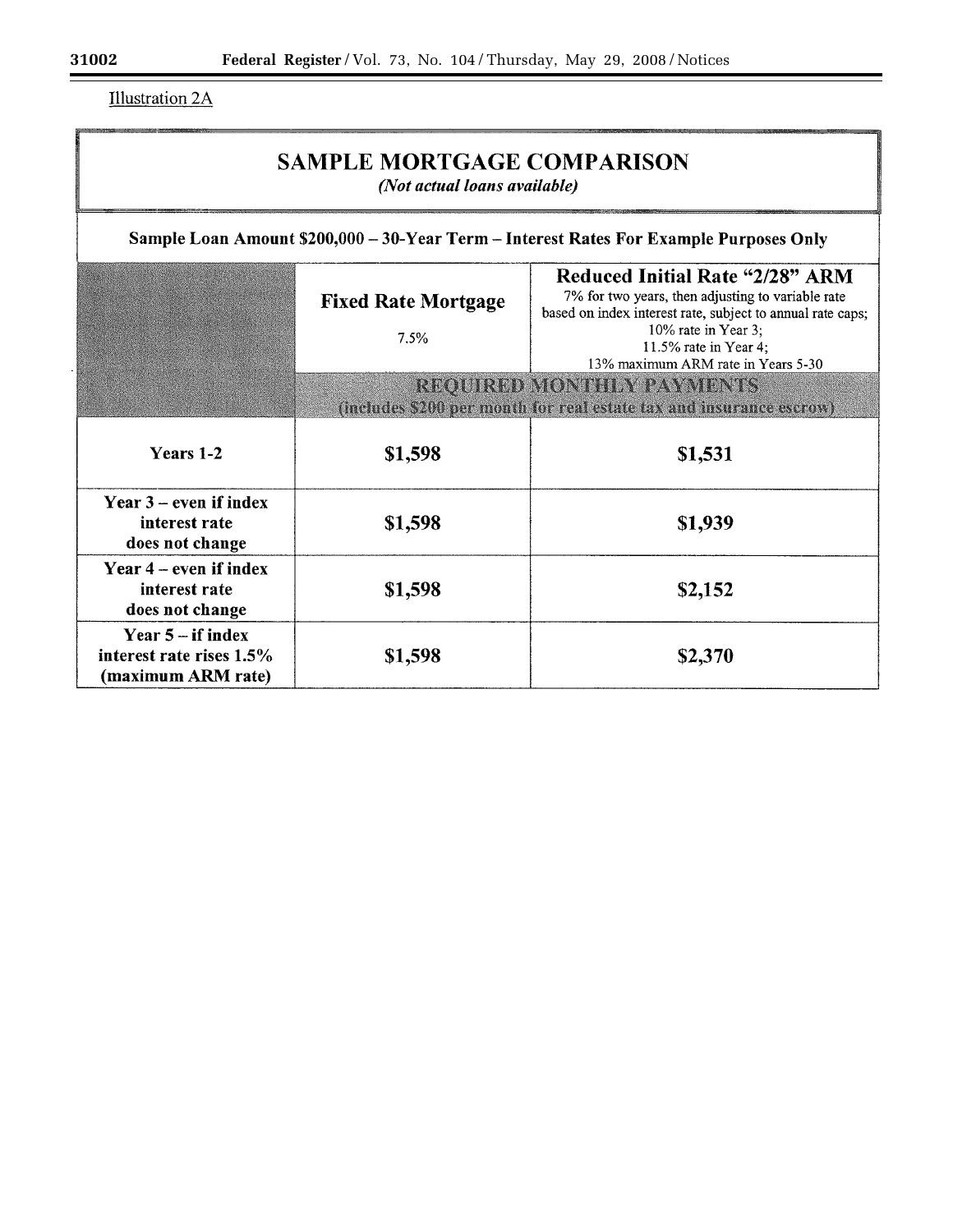**Illustration 2B** 

| <b>SAMPLE MORTGAGE COMPARISON</b><br>(Not actual loans available)                      |                                                                                                         |                                                                                                                                                                                                                                                  |  |  |  |  |
|----------------------------------------------------------------------------------------|---------------------------------------------------------------------------------------------------------|--------------------------------------------------------------------------------------------------------------------------------------------------------------------------------------------------------------------------------------------------|--|--|--|--|
| Sample Loan Amount \$200,000 - 30-Year Term - Interest Rates For Example Purposes Only |                                                                                                         |                                                                                                                                                                                                                                                  |  |  |  |  |
|                                                                                        | <b>Fixed Rate Mortgage</b><br>7.5%                                                                      | <b>Reduced Initial Rate "5/25" ARM</b><br>7% for five years, then adjusting to variable rate<br>based on index interest rate, subject to annual rate caps;<br>10% rate in Year 6;<br>11.5% rate in Year 7;<br>13% maximum ARM rate in Years 8-30 |  |  |  |  |
|                                                                                        | <b>REQUIRED MONTHLY PAYMENTS</b><br>(includes \$200 per month for real estate tax and insurance escrow) |                                                                                                                                                                                                                                                  |  |  |  |  |
| Years 1-5                                                                              | \$1,598                                                                                                 | \$1,531                                                                                                                                                                                                                                          |  |  |  |  |
| Year 6 – even if index<br>interest rate<br>does not change                             | \$1,598                                                                                                 | \$1,910                                                                                                                                                                                                                                          |  |  |  |  |
| Year $7$ – even if index<br>interest rate<br>does not change                           | \$1,598                                                                                                 | \$2,109                                                                                                                                                                                                                                          |  |  |  |  |
| Year $8 - if index$<br>interest rate rises 1.5%<br>(maximum ARM rate)                  | \$1,598                                                                                                 | \$2,311                                                                                                                                                                                                                                          |  |  |  |  |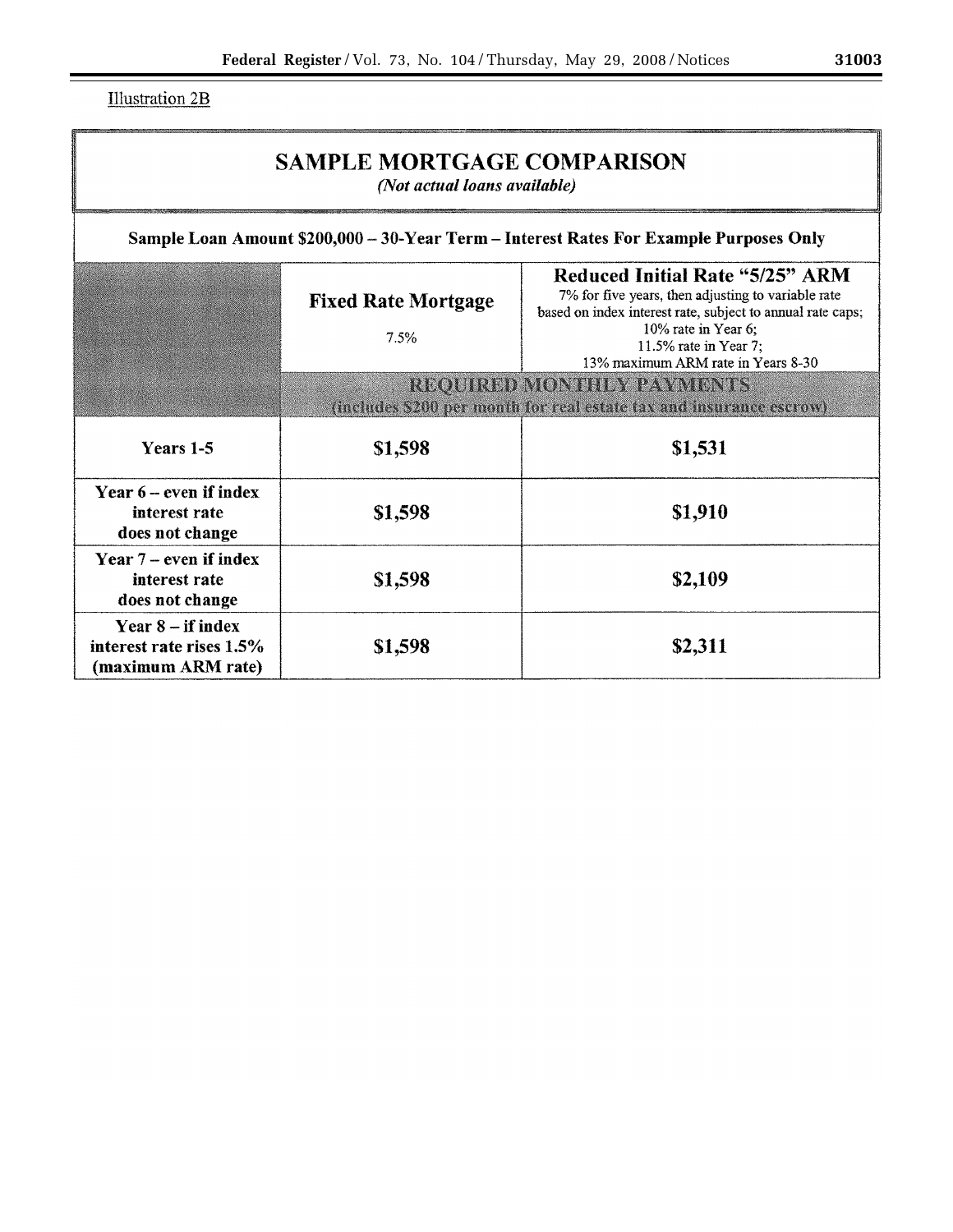$\equiv$ 

**Illustration 2C** 

| <b>SAMPLE MORTGAGE COMPARISON</b><br>(Not actual loans available)                      |                                       |                                                                                                                                                                                                                                                                                                                                                |                                                                                                                                                                                                                                                                            |  |  |
|----------------------------------------------------------------------------------------|---------------------------------------|------------------------------------------------------------------------------------------------------------------------------------------------------------------------------------------------------------------------------------------------------------------------------------------------------------------------------------------------|----------------------------------------------------------------------------------------------------------------------------------------------------------------------------------------------------------------------------------------------------------------------------|--|--|
| Sample Loan Amount \$200,000 - 30-Year Term - Interest Rates For Example Purposes Only |                                       |                                                                                                                                                                                                                                                                                                                                                |                                                                                                                                                                                                                                                                            |  |  |
|                                                                                        | <b>Fixed Rate</b><br>Mortgage<br>7.5% | <b>Reduced Initial Rate</b><br>"5/25" ARM<br>7% for five years, then adjusting<br>to variable rate<br>based on index interest rate,<br>subject to annual rate caps;<br>10% rate in Year 6;<br>11.5% rate in Year 7;<br>13% maximum ARM rate<br>could apply in Years 8-30<br>REQUIRED MONTHEY PAYMENTS<br>If Index Interest Rate Stays the Same | <b>Reduced Initial Rate</b><br>"2/28" ARM<br>7% for two years, then adjusting<br>to variable rate<br>based on index interest rate,<br>subject to annual rate caps;<br>10% rate in Year 3;<br>11.5% rate in Years 4-7;<br>13% maximum ARM rate<br>could apply in Years 5-30 |  |  |
|                                                                                        |                                       | (includes \$200 per month for real estate tax and insurance escrow)                                                                                                                                                                                                                                                                            |                                                                                                                                                                                                                                                                            |  |  |
| Years 1-2                                                                              | \$1,598                               | \$1,531                                                                                                                                                                                                                                                                                                                                        | \$1,531                                                                                                                                                                                                                                                                    |  |  |
| Year 3                                                                                 | \$1,598                               | \$1,531                                                                                                                                                                                                                                                                                                                                        | \$1,939                                                                                                                                                                                                                                                                    |  |  |
| Year 4                                                                                 | \$1,598                               | \$1,531                                                                                                                                                                                                                                                                                                                                        | \$2,152                                                                                                                                                                                                                                                                    |  |  |
| Year 5                                                                                 | \$1,598                               | \$1,531                                                                                                                                                                                                                                                                                                                                        | \$2,152                                                                                                                                                                                                                                                                    |  |  |
| Year 6                                                                                 | \$1,598                               | \$1,910                                                                                                                                                                                                                                                                                                                                        | \$2,152                                                                                                                                                                                                                                                                    |  |  |
| Year 7                                                                                 | \$1,598                               | \$2,109                                                                                                                                                                                                                                                                                                                                        | \$2,152                                                                                                                                                                                                                                                                    |  |  |
| Year 8 – if index interest<br>rate rises 1.5%<br>(maximum ARM rate)                    | \$1,598                               | \$2,311                                                                                                                                                                                                                                                                                                                                        | \$2,359                                                                                                                                                                                                                                                                    |  |  |